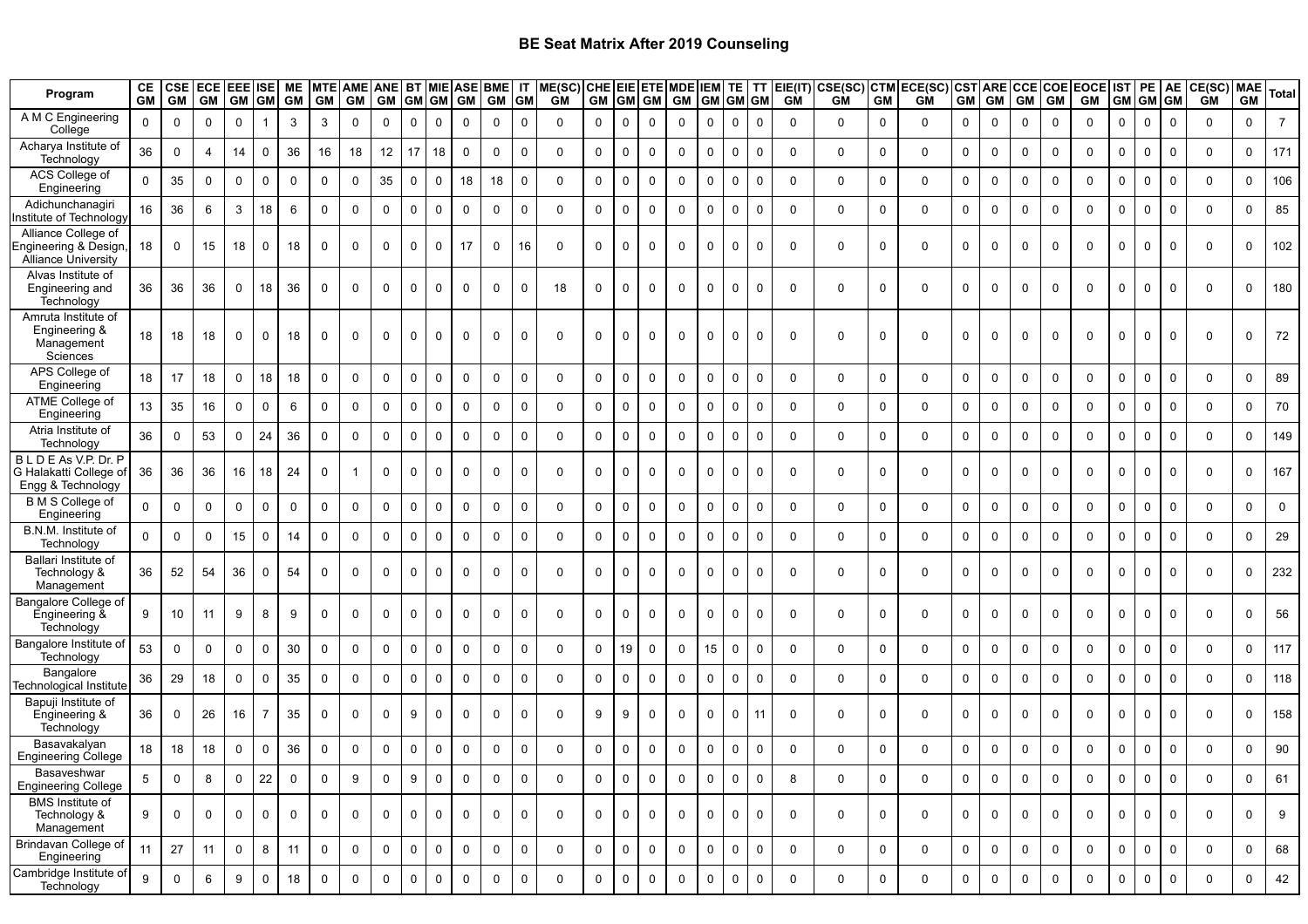| Program                                                             | CЕ<br><b>GM</b> | <b>CSE</b><br><b>GM</b> | ECE EEE ISE<br><b>GM</b> | <b>GM</b>      | <b>GM</b>   | ME<br><b>GM</b> | GM GM       | MTE AME ANE BT MIE ASE BME IT | GM GM GM GM |                         |                |              | <b>GM</b> GM |             | ME(SC) CHE EIE ETE MDE<br><b>GM</b> |             |             | GM GM GM     | <b>GM</b>           | <b>IEM TE</b><br><b>GM</b> GM GM |             | I TT        | EIE(IT)<br><b>GM</b> | CSE(SC)<br><b>GM</b> | <b>CTM</b><br><b>GM</b> | ECE(SC)<br>GM | <b>GM</b>           | <b>GM</b>   | <b>GM</b>   | <b>GM</b>    | CSTARE CCECOE EOCE<br><b>GM</b> |                | IST PE<br>GM GM GM | <b>AE</b>   | <b>CE(SC)</b> MAE<br><b>GM</b> | <b>GM</b>   | <b>Total</b>   |
|---------------------------------------------------------------------|-----------------|-------------------------|--------------------------|----------------|-------------|-----------------|-------------|-------------------------------|-------------|-------------------------|----------------|--------------|--------------|-------------|-------------------------------------|-------------|-------------|--------------|---------------------|----------------------------------|-------------|-------------|----------------------|----------------------|-------------------------|---------------|---------------------|-------------|-------------|--------------|---------------------------------|----------------|--------------------|-------------|--------------------------------|-------------|----------------|
| Cambridge Institute of<br><b>Technology North</b><br>Campus         | 0               | 18                      | 35                       | $\mathbf 0$    | 0           | 36              | 0           | 0                             | 0           | $\overline{\mathbf{0}}$ | $\mathbf 0$    | $\Omega$     | 0            | $\Omega$    | $\Omega$                            | $\mathbf 0$ | 0           | 0            | 0                   | $\Omega$                         | $\mathbf 0$ | 0           | $\mathbf 0$          | 0                    | $\mathbf 0$             | 0             | $\mathbf 0$         | $\mathbf 0$ | 0           | $\mathbf 0$  | 0                               | $\mathbf 0$    | 0                  | 0           | 0                              | 0           | 89             |
| Channabasaveshwara<br>nstitute of Technology                        | 18              | 35                      | 36                       | 18             | 18          | 36              | 0           | $\Omega$                      | $\Omega$    | $\mathbf 0$             | $\mathbf 0$    | $\Omega$     | 0            | $\Omega$    | $\mathbf 0$                         | 0           | $\Omega$    | 0            | $\mathbf 0$         | $\mathbf 0$                      | $\mathbf 0$ | $\Omega$    | $\mathbf 0$          | $\mathbf 0$          | $\mathbf 0$             | 0             | $\mathbf 0$         | 0           | $\mathbf 0$ | $\mathbf 0$  | $\mathbf 0$                     | $\mathbf 0$    | $\mathbf 0$        | $\mathbf 0$ | $\mathbf 0$                    | 0           | 161            |
| <b>CHRIST</b> (Deemed<br>University) Faculty of<br>Engineering      | 17              | 0                       | 4                        | 16             | $\Omega$    | 13              | 0           | 16                            | $\Omega$    | $\mathbf 0$             | $\mathbf 0$    | $\mathbf{0}$ | $\Omega$     | $\Omega$    | $\Omega$                            | $\Omega$    | $\Omega$    | 0            | $\mathbf 0$         |                                  | $\Omega$    | $\Omega$    | $\Omega$             | $\mathbf 0$          | $\Omega$                | $\mathbf{0}$  | $\mathbf 0$         | $\mathbf 0$ | $\Omega$    | $\Omega$     | $\Omega$                        | $\mathbf 0$    | $\Omega$           | $\Omega$    | $\Omega$                       | $\Omega$    | 66             |
| <b>City Engineering</b><br>College                                  | $\overline{4}$  | 19                      | $\overline{4}$           | $\mathbf 0$    | $\mathbf 0$ | $\overline{4}$  | 0           | $\mathbf 0$                   | $\mathbf 0$ | $\mathbf 0$             | $\mathbf 0$    | $\mathbf 0$  | $\mathbf 0$  | $\Omega$    | $\Omega$                            | $\mathbf 0$ | $\mathbf 0$ | $\mathbf 0$  | $\mathbf 0$         | $\mathbf 0$                      | $\mathbf 0$ | $\mathbf 0$ | $\mathbf 0$          | $\mathbf 0$          | $\mathbf 0$             | $\mathbf 0$   | $\mathbf 0$         | $\mathbf 0$ | $\mathbf 0$ | $\mathbf 0$  | $\mathbf 0$                     | $\mathbf 0$    | $\mathbf 0$        | $\mathbf 0$ | $\mathbf 0$                    | 0           | 31             |
| CMR Institute of<br>Technology                                      | 35              | 0                       | $\mathbf 0$              | 17             | $\mathbf 0$ | 27              | 0           | $\mathbf 0$                   | $\Omega$    | $\mathbf 0$             | $\mathbf 0$    | $\mathbf 0$  | 0            | $\Omega$    | $\Omega$                            | $\mathbf 0$ | $\Omega$    | $\mathbf 0$  | $\mathbf 0$         | 0                                | $\mathbf 0$ | 0           | $\mathbf 0$          | 0                    | $\mathbf 0$             | $\mathbf{0}$  | $\mathbf 0$         | 0           | $\mathbf 0$ | $\mathbf 0$  | $\mathbf 0$                     | 0              | $\mathbf 0$        | $\mathbf 0$ | $\mathbf 0$                    | 0           | 79             |
| <b>CMR University</b>                                               | 36              | 42                      | 71                       | $\mathbf 0$    | 36          | 35              | 0           | 0                             | $\Omega$    | $\mathbf 0$             | $\mathbf 0$    | $\mathbf 0$  | 0            | $\mathbf 0$ | $\mathbf 0$                         | $\mathbf 0$ | $\mathbf 0$ | 0            | $\mathbf 0$         | $\mathbf 0$                      | $\mathbf 0$ | 0           | $\mathbf 0$          | $\mathbf 0$          | $\mathbf 0$             | $\mathbf{0}$  | $\mathbf 0$         | 0           | $\mathbf 0$ | $\mathbf 0$  | $\mathbf 0$                     | $\mathbf 0$    | $\mathbf 0$        | $\mathbf 0$ | $\mathbf 0$                    | 0           | 220            |
| Coorg Institute of<br>Technology                                    | 9               | 15                      | 9                        | $\mathbf 0$    | $\mathbf 0$ | 9               | $\mathbf 0$ | $\mathbf 0$                   | $\mathbf 0$ | $\overline{0}$          | $\overline{0}$ | $\Omega$     | $\Omega$     | $\Omega$    | $\Omega$                            | $\mathbf 0$ | $\Omega$    | $\mathbf 0$  | $\mathbf 0$         | $\Omega$                         | $\mathbf 0$ | $\mathbf 0$ | $\Omega$             | $\mathbf 0$          | $\Omega$                | $\mathbf{0}$  | $\mathbf 0$         | 0           | $\mathbf 0$ | $\mathbf 0$  | $\mathbf 0$                     | $\mathbf 0$    | $\mathbf 0$        | $\mathbf 0$ | $\mathbf{0}$                   | $\mathbf 0$ | 42             |
| Dayananda Sagar<br>Academy of<br>Technology &<br>Management         | 5               | $\mathbf 0$             | 16                       | 8              | $\Omega$    | 9               | $\mathbf 0$ | $\Omega$                      | $\Omega$    | $\mathbf 0$             | $\mathbf 0$    | $\mathbf 0$  | $\mathbf 0$  | $\Omega$    | $\Omega$                            | $\Omega$    | $\Omega$    | $\mathbf 0$  | $\mathbf 0$         | $\Omega$                         | $\mathbf 0$ | $\Omega$    | $\mathbf 0$          | $\Omega$             | $\mathbf 0$             | $\mathbf{0}$  | $\mathbf 0$         | $\mathbf 0$ | 0           | $\mathbf 0$  | $\mathbf 0$                     | $\mathbf 0$    | $\mathbf 0$        | $\mathbf 0$ | $\mathbf 0$                    | $\Omega$    | 38             |
| Dayananda Sagar<br>College of<br>Engineering                        | 25              | 0                       | $\mathbf 0$              | 0              | 0           | 9               | 0           | 6                             | 0           | 3                       | $\mathbf 0$    | $\mathbf 0$  | 0            | $\Omega$    | 0                                   | 6           | $\mathbf 0$ | 0            | 3                   | 5                                | 14          | 0           | $\mathbf 0$          | $\mathsf{O}$         | $\mathbf 1$             | 0             | $\mathbf 0$         | 0           | 0           | $\mathbf 0$  | $\mathbf 0$                     | $\mathbf 0$    | $\mathbf 0$        | $\mathbf 0$ | $\mathbf 0$                    | 0           | 72             |
| Dayananda Sagar<br>University                                       | $\Omega$        | 0                       | 31                       | $\mathbf 0$    | $\Omega$    | 14              | $\Omega$    | $\Omega$                      | $\Omega$    | $\mathbf 0$             | $\mathbf 0$    | $\mathbf 0$  | 0            | $\Omega$    | $\Omega$                            | $\mathbf 0$ | $\mathbf 0$ | 0            | $\mathbf 0$         | $\Omega$                         | $\mathbf 0$ | $\Omega$    | $\mathbf 0$          | $\mathbf 0$          | $\mathbf 0$             | $\mathbf{0}$  | 13                  | 0           | $\mathbf 0$ | $\mathbf 0$  | $\mathbf 0$                     | $\mathbf 0$    | $\mathbf 0$        | $\mathbf 0$ | $\mathbf 0$                    | $\mathbf 0$ | 58             |
| Don Bosco Institute of<br><b>Technology</b>                         | $\Omega$        | 13                      | 19                       | $\mathbf 0$    | 16          | $\mathbf 0$     | 0           | $\Omega$                      | $\Omega$    | $\mathbf 0$             | $\mathbf 0$    | $\mathbf 0$  | $\mathbf 0$  | $\Omega$    | $\mathbf 0$                         | $\mathbf 0$ | $\Omega$    | 0            | $\mathbf 0$         | $\mathbf 0$                      | $\mathbf 0$ | 0           | $\mathbf 0$          | 0                    | $\mathbf 0$             | $\mathbf 0$   | $\mathbf 0$         | 0           | $\mathbf 0$ | $\mathbf 0$  | $\mathbf 0$                     | $\mathbf 0$    | $\mathbf 0$        | $\mathbf 0$ | $\mathbf 0$                    | 0           | 48             |
| Dr. Ambedkar Institute<br>of Technology                             | 11              | 0                       | 9                        | $\mathbf 0$    | $\Omega$    | 23              | 0           | 0                             | $\Omega$    | $\mathbf 0$             | $\mathbf 0$    | $\mathbf 0$  | $\mathbf 0$  | $\Omega$    | $\mathbf 0$                         | $\mathbf 0$ | $\mathbf 0$ | 0            | 8                   | $\mathbf 0$                      | $\mathbf 0$ | $\Omega$    | $\mathbf 0$          | $\mathbf 0$          | $\mathbf 0$             | $\mathbf 0$   | $\mathbf 0$         | 0           | 0           | $\mathbf 0$  | $\mathbf 0$                     | $\mathbf 0$    | $\mathbf 0$        | $\mathbf 0$ | $\mathbf 0$                    | 0           | 51             |
| East West Institute of<br>Technology                                | 18              | 51                      | 18                       | 6              | 12          | 18              | $\mathbf 0$ | $\mathbf 0$                   | $\mathbf 0$ | $\mathbf 0$             | $\mathbf 0$    | $\mathbf 0$  | $\mathbf 0$  | $\Omega$    | $\Omega$                            | $\mathbf 0$ | $\Omega$    | $\mathbf 0$  | $\mathbf 0$         | $\mathbf 0$                      | $\mathbf 0$ | 0           | $\Omega$             | $\mathbf 0$          | $\mathbf 0$             | $\mathbf 0$   | $\mathbf 0$         | 0           | $\mathbf 0$ | $\mathbf 0$  | $\mathbf 0$                     | $\mathbf 0$    | $\mathbf 0$        | $\mathbf 0$ | $\mathbf 0$                    | 0           | 123            |
| Ekalavya Institute of<br>Technology                                 | 18              | 9                       | 9                        | $\mathbf 0$    | $\mathbf 0$ | 18              | 0           | $\mathbf 0$                   | $\mathbf 0$ | $\mathbf 0$             | $\overline{0}$ | $\mathbf 0$  | $\mathbf 0$  | $\mathbf 0$ | $\mathbf 0$                         | $\mathbf 0$ | $\mathbf 0$ | 0            | $\mathbf 0$         | $\Omega$                         | $\mathbf 0$ | $\mathbf 0$ | $\mathbf 0$          | $\mathbf 0$          | $\mathbf 0$             | $\mathbf{0}$  | $\mathsf 0$         | 0           | 0           | $\mathbf 0$  | $\mathbf 0$                     | $\mathbf 0$    | $\mathbf 0$        | $\mathbf 0$ | $\mathbf 0$                    | $\mathbf 0$ | 54             |
| G M Institute of<br>Technology                                      | 18              | 13                      | 35                       | $\mathbf 0$    | 17          | 16              | 0           | $\Omega$                      | $\mathbf 0$ | 14                      | $\mathbf 0$    | $\Omega$     | $\Omega$     | $\Omega$    | $\Omega$                            | $\mathbf 0$ | $\Omega$    | $\mathbf 0$  | $\Omega$            | $\Omega$                         | $\mathbf 0$ | $\Omega$    | $\Omega$             | $\mathbf 0$          | $\mathbf{0}$            | $\mathbf{0}$  | $\mathbf 0$         | $\mathbf 0$ | $\Omega$    | $\mathbf 0$  | $\mathbf 0$                     | $\mathbf 0$    | $\mathbf 0$        | $\Omega$    | $\Omega$                       | 0           | 113            |
| G.S.S.S. Institute of<br>Engineering &<br>Technology for<br>Women   | 0               | 22                      | 12                       | 0              | $\Omega$    | $\Omega$        | 0           | $\Omega$                      | $\Omega$    | $\mathbf 0$             | $\mathbf 0$    | $\Omega$     | $\Omega$     | $\Omega$    | $\Omega$                            | $\mathbf 0$ | $\Omega$    | 0            | 0                   | $\Omega$                         | $\mathbf 0$ | $\Omega$    | $\mathbf 0$          | 0                    | $\Omega$                | $\mathbf{0}$  | $\mathbf 0$         | 0           | $\Omega$    | $\mathbf{0}$ | 0                               | $\mathbf 0$    | $\Omega$           | $\Omega$    | $\mathbf 0$                    | 0           | 34             |
| <b>GITAM University</b>                                             | 14              | 0                       | 9                        | 15             | $\mathbf 0$ | 14              | 0           | $\mathbf 0$                   | $\mathbf 0$ | $\mathbf 0$             | $\mathbf 0$    | $\mathbf 0$  | 0            | $\mathbf 0$ | $\Omega$                            | $\mathbf 0$ | $\mathbf 0$ | 0            | $\mathbf 0$         | $\mathbf 0$                      | $\mathbf 0$ | $\mathbf 0$ | $\mathbf 0$          | 0                    | 0                       | $\mathbf{0}$  | $\mathbf 0$         | 0           | 0           | $\mathbf 0$  | $\mathbf 0$                     | $\mathbf 0$    | $\mathbf 0$        | $\mathbf 0$ | $\mathbf 0$                    | 0           | 52             |
| Global Academy of<br><b>Technology</b>                              | $\sqrt{5}$      | 0                       | 22                       | $\overline{2}$ | $\mathbf 0$ | 6               | 0           | $\Omega$                      | 0           | $\mathbf 0$             | $\mathbf 0$    | $\Omega$     | $\mathbf 0$  | $\Omega$    | $\Omega$                            | $\mathbf 0$ | $\Omega$    | 0            | $\mathbf 0$         | $\mathbf 0$                      | $\mathbf 0$ | $\Omega$    | $\mathbf 0$          | $\mathbf 0$          | $\mathbf 0$             | $\mathbf{0}$  | $\mathbf 0$         | 0           | 0           | $\mathbf 0$  | $\mathbf 0$                     | $\mathbf 0$    | $\mathbf 0$        | $\mathbf 0$ | $\mathbf 0$                    | 0           | 35             |
| Gopalan College of<br>Engineering &<br>Management                   | 5               | 10                      | 3                        | 0              | $\Omega$    | 5               | 0           | $\Omega$                      | 4           | $\mathbf 0$             | $\mathbf 0$    | $\Omega$     | $\Omega$     | $\Omega$    | $\Omega$                            | $\Omega$    | $\Omega$    | 0            | $\mathbf 0$         | $\Omega$                         | $\mathbf 0$ | $\Omega$    | $\mathbf 0$          | 0                    | 0                       | $\mathbf{0}$  | $\mathbf 0$         | 0           | $\Omega$    | $\mathbf 0$  | $\mathbf 0$                     | $\mathbf 0$    | $\mathbf 0$        | $\mathbf 0$ | $\mathbf 0$                    | $\Omega$    | 27             |
| H.K.E.Societys P. D.A.<br>College of<br>Engineering                 | 27              | 29                      | 18                       | O              | 18.         | У               | U           | U                             | 0           | υ                       |                | U            | 0            |             |                                     |             | U           | U            | U                   |                                  |             |             | $\mathbf 0$          |                      | υ                       |               |                     |             | U           |              |                                 |                |                    |             |                                |             | 107            |
| J.S.S. Academy of<br>Technical Education                            | $\mathbf 0$     | $\mathbf 0$             | $\mathbf 0$              | $\overline{0}$ | $\mathbf 0$ | $\mathbf{0}$    | $\mathbf 0$ | $\mathbf 0$                   | $\mathbf 0$ | $\overline{0}$          | $\mathbf 0$    | $\mathbf{0}$ | $\mathbf 0$  | $\mathbf 0$ | $\mathbf 0$                         | $\mathbf 0$ | $\mathbf 0$ | $\mathbf 0$  | $\mathbf 0$         | $\mathbf 0$                      | $\mathbf 0$ | $\mathbf 0$ | $\Omega$             | $\mathsf{O}$         | $\mathbf 0$             | $\mathbf 0$   | $\mathbf 0$         | $\mathbf 0$ | $\mathbf 0$ | $\mathbf 0$  | $\mathbf{0}$                    | $\overline{0}$ | $\mathbf 0$        | $\mathbf 0$ | $\mathbf 0$                    | $\mathbf 0$ | $\overline{0}$ |
| J.S.S.<br>Mahavidyapeetha<br>JSS Science &<br>Technology University | $\Omega$        | $\mathbf 0$             | $\mathbf 0$              | $\mathbf 0$    | 0           | $\mathbf 0$     | 0           | $\mathbf 0$                   | 0           | 19                      | $\mathbf 0$    | $\mathbf 0$  | 0            | $\Omega$    | $\Omega$                            | $\mathbf 0$ | 0           | 0            | $\mathbf 0$         | $\mathbf 0$                      | $\mathbf 0$ | 0           | $\mathbf 0$          | $\mathbf 0$          | 18                      | $\Omega$      | $\mathbf 0$         | $\mathbf 0$ | 0           | 0            | $\mathbf 0$                     | $\mathbf 0$    | $\mathbf 0$        | $\mathbf 0$ | $\mathbf 0$                    | 0           | 37             |
| Jain College of<br>Engineering                                      | 10              | 14                      |                          | $\mathbf 0$    | $\pmb{0}$   | $\overline{1}$  | $\mathbf 0$ | $\mathbf 0$                   | $\mathbf 0$ | $\mathbf 0$             | $\pmb{0}$      | $\mathbf 0$  | $\mathbf 0$  | $\mathsf 0$ | $\mathbf 0$                         | $\mathsf 0$ | $\mathbf 0$ | $\mathsf{O}$ | $\mathsf{O}\xspace$ | $\mathbf 0$                      | $\mathsf 0$ | $\mathbf 0$ | $\mathbf 0$          | $\mathbf 0$          | $\mathbf 0$             | $\mathbf 0$   | $\mathsf{O}\xspace$ | $\mathsf 0$ | $\mathbf 0$ | $\mathsf 0$  | $\mathsf 0$                     | $\mathsf 0$    | $\mathbf 0$        | $\mathbf 0$ | $\mathbf 0$                    | $\mathbf 0$ | 26             |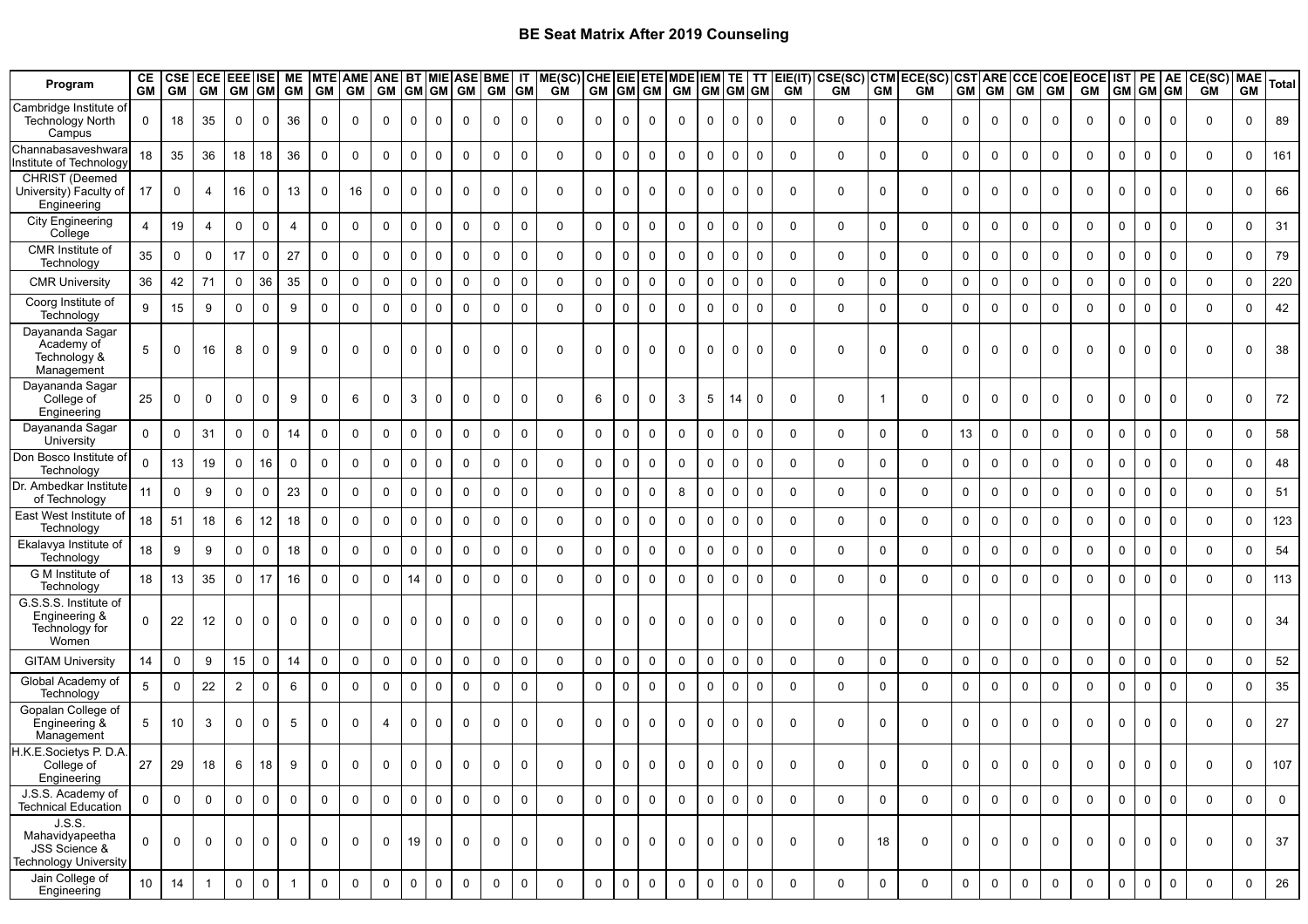| Program                                                             | CE<br><b>GM</b> | <b>CSE</b><br><b>GM</b> | <b>ECE</b><br>GM | <b>EEE</b> ISE<br>GM GM GM |                | ME              | GM GM       | MTE AME ANE BT MIE | GM GM GM     |                 |              | <b>GM</b>    | ASE BME IT<br>GM GM |             | ME(SC)<br>GM | CHE EIE ETE MDE |             | GM GM GM    | GM           | IEM<br><b>GM</b> | TE           | <b>GM</b> GM | TT EIE(IT)<br>GM | GM          | <b>GM</b>           | CSE(SC) CTM ECE(SC) CST ARE<br>GM | <b>GM</b>           | <b>GM</b>    | <b>CCE</b><br>GM | <b>COE</b><br><b>GM</b> | <b>EOCE</b><br>GM | <b>IST</b><br><b>GM</b> | PE<br><b>GM</b> GM |             | AE CE(SC)<br>GM GM | <b>MAE</b><br><b>GM</b> | Total          |
|---------------------------------------------------------------------|-----------------|-------------------------|------------------|----------------------------|----------------|-----------------|-------------|--------------------|--------------|-----------------|--------------|--------------|---------------------|-------------|--------------|-----------------|-------------|-------------|--------------|------------------|--------------|--------------|------------------|-------------|---------------------|-----------------------------------|---------------------|--------------|------------------|-------------------------|-------------------|-------------------------|--------------------|-------------|--------------------|-------------------------|----------------|
| Jain Institute of<br>Technology                                     | $\Omega$        | 8                       | $\mathbf{0}$     | $\Omega$                   | $\Omega$       | $\Omega$        | $\Omega$    | $\Omega$           | $\Omega$     | $\Omega$        | $\mathbf{0}$ | $\Omega$     | $\Omega$            | $\mathbf 0$ | $\Omega$     | $\Omega$        | $\mathbf 0$ | $\Omega$    | $\Omega$     | $\Omega$         | $\Omega$     | $\Omega$     | $\Omega$         | $\Omega$    | $\mathbf 0$         | $\Omega$                          | $\mathbf 0$         | $\Omega$     | $\mathbf{0}$     | $\Omega$                | $\mathbf{0}$      | $\Omega$                | $\Omega$           | $\Omega$    | $\Omega$           | 0                       | 8              |
| Jawaharlal Nehru<br>National College of<br>Engineering (J N N)      | $\Omega$        | 0                       | $\mathbf 0$      | 6                          | $\Omega$       | $\mathbf 0$     | $\mathbf 0$ | $\mathbf 0$        | $\mathbf 0$  | $\mathbf 0$     | $\mathbf 0$  | $\mathbf 0$  | 0                   | $\mathbf 0$ | $\Omega$     | $\mathbf 0$     | $\mathbf 0$ | $\mathbf 0$ | $\mathbf 0$  | $\mathbf 0$      | $\mathbf{1}$ | $\mathbf 0$  | $\Omega$         | $\mathbf 0$ | 0                   | 0                                 | $\mathbf 0$         | $\mathbf 0$  | $\mathbf 0$      | $\mathbf 0$             | $\mathbf 0$       | $\mathbf 0$             | $\Omega$           | $\Omega$    | $\mathbf 0$        | 0                       | $\overline{7}$ |
| Jnana Vikas Institute<br>of Technology                              | 18              | 18                      | 18               | 0                          | $\Omega$       | 18              | 0           | $\mathbf 0$        | $\mathbf 0$  | $\mathbf 0$     | $\mathbf 0$  | $\mathbf 0$  | 0                   | $\mathbf 0$ | $\mathbf 0$  | 0               | $\mathbf 0$ | 0           | $\mathbf 0$  | $\mathbf 0$      | $\mathbf 0$  | $\mathbf 0$  | $\Omega$         | $\mathbf 0$ | $\mathbf 0$         | 0                                 | 0                   | $\mathbf 0$  | $\mathbf 0$      | $\mathbf 0$             | $\mathbf 0$       | $\mathbf 0$             | $\Omega$           | $\mathbf 0$ | $\mathbf 0$        | 0                       | 72             |
| Jyothy Institute of<br>Technology                                   | 18              | 35                      | 18               | $\mathsf{O}$               | 17             | 18              | $\mathbf 0$ | $\mathbf 0$        | $\Omega$     | $\mathbf 0$     | $\mathbf 0$  | $\mathbf{0}$ | 0                   | $\mathbf 0$ | $\Omega$     | $\mathsf{O}$    | $\mathbf 0$ | 0           | $\mathbf 0$  | $\Omega$         | $\Omega$     | $\mathbf 0$  | $\Omega$         | $\mathbf 0$ | 0                   | 0                                 | $\mathbf 0$         | $\mathbf 0$  | $\mathbf 0$      | $\mathbf 0$             | $\mathbf 0$       | $\mathbf 0$             | $\Omega$           | $\Omega$    | $\mathbf{0}$       | 0                       | 106            |
| K N S Institute of<br>Technology                                    | 18              | 35                      | 36               | $\mathbf 0$                | 18             | 18              | $\mathbf 0$ | $\mathbf 0$        | $\mathbf 0$  | $\mathbf 0$     | $\mathbf 0$  | $\mathbf{0}$ | 0                   | $\mathbf 0$ | $\Omega$     | 0               | $\mathbf 0$ | $\mathbf 0$ | $\mathbf 0$  | $\mathbf 0$      | $\mathbf 0$  | $\mathbf 0$  | $\Omega$         | $\mathbf 0$ | $\mathbf 0$         | 0                                 | $\mathbf 0$         | $\mathbf 0$  | $\mathbf 0$      | $\mathbf 0$             | $\mathbf 0$       | $\mathbf 0$             | $\mathbf 0$        | $\Omega$    | $\mathbf{0}$       | $\Omega$                | 125            |
| K S Institute Of<br>Technology                                      | $\Omega$        | $5\phantom{.0}$         | 22               | $\mathbf 0$                | $\Omega$       | 36              | $\mathbf 0$ | $\mathbf{0}$       | $\mathbf 0$  | $\mathbf 0$     | $\mathbf 0$  | $\mathbf 0$  | 0                   | $\mathbf 0$ | $\Omega$     | $\mathbf 0$     | $\mathbf 0$ | $\mathbf 0$ | $\mathbf 0$  | $\mathbf 0$      | 18           | $\mathbf 0$  | $\Omega$         | $\mathbf 0$ | $\mathbf 0$         | $\Omega$                          | $\mathbf 0$         | $\mathbf 0$  | $\mathbf 0$      | $\mathbf 0$             | $\Omega$          | $\mathbf 0$             | $\Omega$           | $\Omega$    | $\Omega$           | 0                       | 81             |
| K.L.E Societys K.L.E<br>nstitute of Technology                      | 2               | $\Omega$                | 9                | $\mathbf 0$                | $\Omega$       | 2               | $\mathbf 0$ | $\mathbf{0}$       | $\Omega$     | $\Omega$        | $\Omega$     | $\mathbf{0}$ | $\Omega$            | $\mathbf 0$ | $\Omega$     | 0               | $\mathbf 0$ | $\Omega$    | $\Omega$     | $\Omega$         | $\mathbf 0$  | $\mathbf 0$  | $\Omega$         | $\mathbf 0$ | $\mathbf 0$         | $\Omega$                          | $\mathbf 0$         | $\mathbf 0$  | $\mathbf 0$      | $\mathbf 0$             | $\mathbf{0}$      | $\Omega$                | $\Omega$           | $\Omega$    | $\Omega$           | $\Omega$                | 13             |
| K.L.E Technological<br>University (Formerly<br>known as BVBCET      | $\mathbf 0$     | 0                       | $\mathbf 0$      | 6                          | $\Omega$       | 11              | $\mathbf 0$ | $\mathbf{0}$       | $\mathbf{0}$ | $5\phantom{.0}$ | $\mathbf 0$  | $\mathbf 0$  | $\mathbf 0$         | $\mathbf 0$ | $\Omega$     | $\Omega$        | $\mathbf 0$ | $\mathbf 0$ | $\mathbf 0$  | $\Omega$         | $\mathbf 0$  | $\mathbf 0$  | $\Omega$         | $\Omega$    | $\mathbf 0$         | $\Omega$                          | $\mathbf 0$         | 6            | $\Omega$         | $\Omega$                | $\mathbf{0}$      | $\Omega$                | $\Omega$           | $\Omega$    | $\Omega$           | 0                       | 28             |
| K.S. School of<br>Engineering &<br>Management                       | 18              | 36                      | 36               | 18                         |                | 18              | 0           | $\mathbf 0$        | $\mathbf{0}$ | $\mathbf 0$     | $\Omega$     | $\Omega$     | 0                   | $\Omega$    | $\Omega$     | 0               | $\Omega$    | $\mathbf 0$ | $\Omega$     | $\Omega$         | $\mathbf 0$  | $\mathbf 0$  | $\Omega$         | 0           | $\mathbf 0$         | $\Omega$                          | $\mathbf 0$         | $\mathbf 0$  | $\Omega$         | $\mathbf 0$             | $\mathbf 0$       | 0                       |                    |             | $\Omega$           | 0                       | 126            |
| Kalpataru Institute Of<br>Technology                                | $\Omega$        | 36                      | 36               | 0                          | 18             | 36              | $\mathbf 0$ | $\mathbf 0$        | $\Omega$     | $\mathbf 0$     | $\Omega$     | $\mathbf{0}$ | 0                   | $\mathbf 0$ | $\Omega$     | 0               | $\Omega$    | $\Omega$    | $\Omega$     | $\Omega$         | $\mathbf 0$  | $\mathbf 0$  | $\Omega$         | $\mathbf 0$ | $\mathbf 0$         | 0                                 | $\mathbf 0$         | $\mathbf 0$  | $\mathbf 0$      | $\mathbf 0$             | $\Omega$          | $\mathbf 0$             | $\Omega$           | $\Omega$    | $\Omega$           | 0                       | 126            |
| KLE DR. M.S.<br>Sheshqiri College of<br>Engineering &<br>Technology | 15              | $\mathbf 0$             | 0                | 0                          | $\Omega$       | 11              | 0           | 0                  | $\Omega$     | $\mathbf 0$     | $\Omega$     | $\Omega$     | 0                   | $\Omega$    | $\Omega$     | $\overline{2}$  | $\Omega$    | 0           | $\Omega$     | $\Omega$         | $\mathbf 0$  | $\mathbf 0$  | $\Omega$         | 0           | 0                   | $\Omega$                          | $\mathbf 0$         | $\mathbf 0$  | 0                | 0                       | 0                 | $\Omega$                |                    |             | $\mathbf 0$        | $\Omega$                | 28             |
| KLS Gogte Institute of<br>Technology                                | 15              | $\mathbf 0$             | $\mathbf 0$      | $\mathbf 0$                | $\Omega$       | $5\phantom{.0}$ | 0           | $\mathbf 0$        | $\Omega$     | $\mathbf 0$     | $\Omega$     | $\mathbf{0}$ | 0                   | $\mathbf 0$ | $\Omega$     | 0               | $\mathbf 0$ | $\Omega$    | $\Omega$     | $\mathbf 0$      | $\mathbf 0$  | $\mathbf 0$  | $\Omega$         | $\mathbf 0$ | $\mathbf 0$         | 0                                 | $\mathbf 0$         | $\mathbf 0$  | $\mathbf 0$      | $\mathbf 0$             | $\mathbf 0$       | $\mathbf 0$             | $\Omega$           | $\Omega$    | $\mathbf 0$        | 0                       | 20             |
| KLSs Vishwanathrao<br>Deshpande Institute<br>of Technology          | 3               | 16                      | 6                | 3                          | $\Omega$       | 6               | 0           | $\mathbf 0$        | $\mathbf{0}$ | $\mathbf 0$     | $\mathbf 0$  | $\mathbf 0$  | 0                   | $\mathbf 0$ | $\Omega$     | $\mathbf 0$     | $\mathbf 0$ | $\mathbf 0$ | $\mathbf 0$  | $\mathbf 0$      | $\mathbf 0$  | $\mathbf 0$  | $\mathbf 0$      | $\mathbf 0$ | $\mathbf 0$         | $\Omega$                          | $\mathbf 0$         | $\mathbf 0$  | $\Omega$         | $\mathbf 0$             | $\mathbf 0$       | $\mathbf 0$             | $\Omega$           | $\Omega$    | $\mathbf 0$        | 0                       | 34             |
| M S Ramaiah Institute<br>of Technology                              | $\Omega$        | $\mathbf 0$             | $\mathbf 0$      | 0                          | $\Omega$       | $\mathbf{0}$    | $\mathbf 0$ | $\mathbf 0$        | $\mathbf 0$  | $\mathbf 0$     | $\mathbf 0$  | $\mathbf 0$  | 0                   | $\mathbf 0$ | $\mathbf 0$  | $\mathbf 0$     | $\mathbf 0$ | $\mathbf 0$ | $\mathbf 0$  | $\mathbf 0$      | $\mathbf 0$  | $\mathbf 0$  | $\Omega$         | $\mathbf 0$ | $\mathbf 0$         | 0                                 | $\mathbf 0$         | $\mathbf 0$  | $\mathbf 0$      | $\mathbf 0$             | $\mathbf 0$       | $\mathbf 0$             | $\Omega$           | $\Omega$    | $\mathbf 0$        | 0                       | $\mathbf 0$    |
| M.S. Engineering<br>College                                         | 18              | 33                      | 18               | 9                          | $\Omega$       | 18              | 0           | $\mathbf 0$        | $\mathbf 0$  | $\mathbf 0$     | $\mathbf 0$  | $\mathbf 0$  | 0                   | $\mathbf 0$ | $\Omega$     | 0               | $\mathbf 0$ | $\mathbf 0$ | $\mathbf 0$  | $\Omega$         | $\mathbf 0$  | $\mathbf 0$  | $\Omega$         | $\mathbf 0$ | $\mathbf 0$         | 0                                 | $\mathbf 0$         | $\mathbf 0$  | $\mathbf 0$      | $\mathbf 0$             | $\mathbf 0$       | $\mathbf 0$             | $\Omega$           | $\Omega$    | $\Omega$           | 0                       | 96             |
| Maharaja Institute of<br>Technology                                 | 3               | 17                      | $\overline{2}$   | 0                          |                | $\overline{2}$  | $\mathbf 0$ | $\mathbf 0$        | $\Omega$     | $\mathbf 0$     | $\Omega$     | $\mathbf 0$  | 0                   | $\mathbf 0$ | $\Omega$     | $\Omega$        | $\mathbf 0$ | $\mathbf 0$ | $\mathbf 0$  | $\mathbf 0$      | $\mathbf 0$  | $\mathbf 0$  | $\Omega$         | $\mathbf 0$ | $\mathbf 0$         | $\Omega$                          | $\mathbf 0$         | $\mathbf 0$  | $\mathbf 0$      | $\mathbf 0$             | $\mathbf 0$       | $\mathbf 0$             | $\Omega$           | $\Omega$    | $\mathbf 0$        | 0                       | 25             |
| Malnad College of<br>Engineering                                    | $\Omega$        | $\Omega$                | $\Omega$         | $\mathbf 0$                | 6              | $\Omega$        | $\mathbf 0$ | $\mathbf 0$        | $\mathbf{0}$ | $\mathbf 0$     | $\Omega$     | $\Omega$     | 0                   | $\mathbf 0$ | $\Omega$     | 0               | $\Omega$    | $\Omega$    | $\Omega$     | $\Omega$         | $\mathbf 0$  | $\mathbf 0$  | $\Omega$         | $\mathbf 0$ | $\mathbf 0$         | $\Omega$                          | $\mathbf 0$         | $\mathbf 0$  | $\Omega$         | $\Omega$                | $\Omega$          | $\mathbf 0$             |                    | $\Omega$    | $\mathbf{0}$       | 0                       | 6              |
| Mangalore Institute of<br>Technology and<br>Engineering             | 18              | 48                      | 35               | $\mathbf 0$                | $\Omega$       | 54              | 18          | $\Omega$           | 18           | $\Omega$        | $\Omega$     | $\Omega$     | $\Omega$            | 18          | $\Omega$     | 0               | $\mathbf 0$ | $\Omega$    | $\Omega$     | $\Omega$         | $\mathbf{0}$ | $\Omega$     | $\Omega$         | $\Omega$    | $\mathbf 0$         | $\Omega$                          | $\mathbf{0}$        | $\mathbf{0}$ | $\Omega$         | $\Omega$                | $\Omega$          | $\Omega$                |                    |             | $\Omega$           | $\Omega$                | 209            |
| Moodlakatte Institute<br>of Technology                              | 14              | 16                      | 9                | 9                          | $\Omega$       | 32              | $\Omega$    | $\Omega$           | $\mathbf 0$  | $\mathbf 0$     | $\mathbf 0$  | $\mathbf{0}$ | $\Omega$            | $\Omega$    | $\Omega$     | $\Omega$        | $\mathbf 0$ | $\Omega$    | $\Omega$     | $\Omega$         | $\Omega$     | $\mathbf 0$  | $\Omega$         | $\Omega$    | $\mathbf 0$         | $\Omega$                          | $\Omega$            | $\Omega$     | $\Omega$         | $\Omega$                | $\Omega$          | $\Omega$                | $\Omega$           | $\Omega$    | $\mathbf{0}$       | $\Omega$                | 80             |
| Nagarjuna College of<br>Engineering &<br>Technology                 | $\overline{2}$  | 27                      | 10               | $\mathbf 0$                | 8              | 9               | 0           | $\mathbf 0$        | $\mathbf 0$  | $\mathsf 0$     | $\mathsf 0$  | $\mathbf 0$  | 0                   |             | $\Omega$     | $\mathsf{O}$    | 0           | $\Omega$    | 0            | 0                | $\mathbf 0$  |              | $\Omega$         |             | $\Omega$            |                                   | $\Omega$            | $\mathbf 0$  | $\Omega$         | $\Omega$                | $\Omega$          | $\mathbf 0$             | $\mathbf 0$        |             |                    | 0                       | 56             |
| Nitte Meenakshi<br>nstitute of Technology                           | 28              | $\mathbf 0$             | $\mathbf 0$      | 18                         | $\Omega$       | 27              | $\mathbf 0$ | $\mathbf 0$        | 3            | $\mathbf 0$     | $\mathbf 0$  | $\mathbf 0$  | $\mathbf 0$         | $\mathsf 0$ | $\mathbf 0$  | $\mathsf{O}$    | $\mathbf 0$ | $\mathbf 0$ | $\mathbf 0$  | $\mathbf 0$      | $\mathbf 0$  | $\mathbf 0$  | $\Omega$         | $\mathbf 0$ | $\mathsf{O}\xspace$ | $\mathbf 0$                       | $\mathbf 0$         | $\mathbf 0$  | $\mathbf 0$      | $\mathbf 0$             | $\mathbf 0$       | $\pmb{0}$               | $\mathbf 0$        | $\mathbf 0$ | $\mathbf 0$        | 0                       | 76             |
| NMAM Institute of<br>Technology                                     | 36              | $\mathbf 0$             | $\mathbf 0$      | 34                         | $\Omega$       | 48              | $\mathbf 0$ | $\mathbf 0$        | $\mathbf 0$  | 18              | $\mathbf 0$  | $\mathbf 0$  | $\mathsf{O}$        | $\mathbf 0$ | $\mathbf 0$  | $\mathbf 0$     | $\mathbf 0$ | $\mathbf 0$ | $\mathsf{O}$ | $\mathbf 0$      | $\mathbf 0$  | $\mathsf 0$  | $\Omega$         | $\mathbf 0$ | $\mathbf 0$         | $\mathbf 0$                       | $\mathbf 0$         | $\mathbf 0$  | $\mathbf 0$      | $\mathbf 0$             | $\mathbf{0}$      | $\pmb{0}$               | $\mathbf 0$        | $\mathbf 0$ | $\mathbf 0$        | 0                       | 136            |
| P E S Institute of<br>Technology &<br>Management                    | 18              | 28                      | 36               | 17                         | 17             | 36              | $\mathbf 0$ | $\mathbf 0$        | $\mathbf 0$  | $\mathbf 0$     | $\mathbf 0$  | $\mathbf 0$  | 0                   | $\mathbf 0$ | $\mathbf 0$  | $\mathbf 0$     | $\mathbf 0$ | $\mathbf 0$ | $\mathbf 0$  | $\mathbf 0$      | $\mathbf 0$  | $\mathbf 0$  | $\mathbf 0$      | $\mathbf 0$ | $\mathbf 0$         | 0                                 | 0                   | $\mathbf 0$  | $\mathbf 0$      | $\mathbf 0$             | $\mathbf 0$       | $\mathbf 0$             | $\Omega$           | $\mathbf 0$ | $\mathbf 0$        | 0                       | 152            |
| P. E. S. College of<br>Engineering                                  | $5\phantom{.0}$ | $\mathbf 0$             | 22               | $\,6\,$                    | $\overline{1}$ | $15\,$          | $\mathbf 0$ | 9                  | 0            | $\pmb{0}$       | $\mathbf 0$  | $\mathbf 0$  | $\mathbf 0$         | $\pmb{0}$   | $\mathbf 0$  | 0               | $\mathbf 0$ | $\mathbf 0$ | $\mathbf 0$  | $\mathbf 0$      | $\mathbf 0$  | $\mathsf 0$  | $\mathbf 0$      | $\mathbf 0$ | $\mathbf 0$         | 0                                 | $\mathsf{O}\xspace$ | $\mathbf 0$  | $\mathbf 0$      | $\mathbf 0$             | $\mathbf 0$       | $\pmb{0}$               | $\mathbf 0$        | $\mathbf 0$ | $\mathbf 0$        | 0                       | 58             |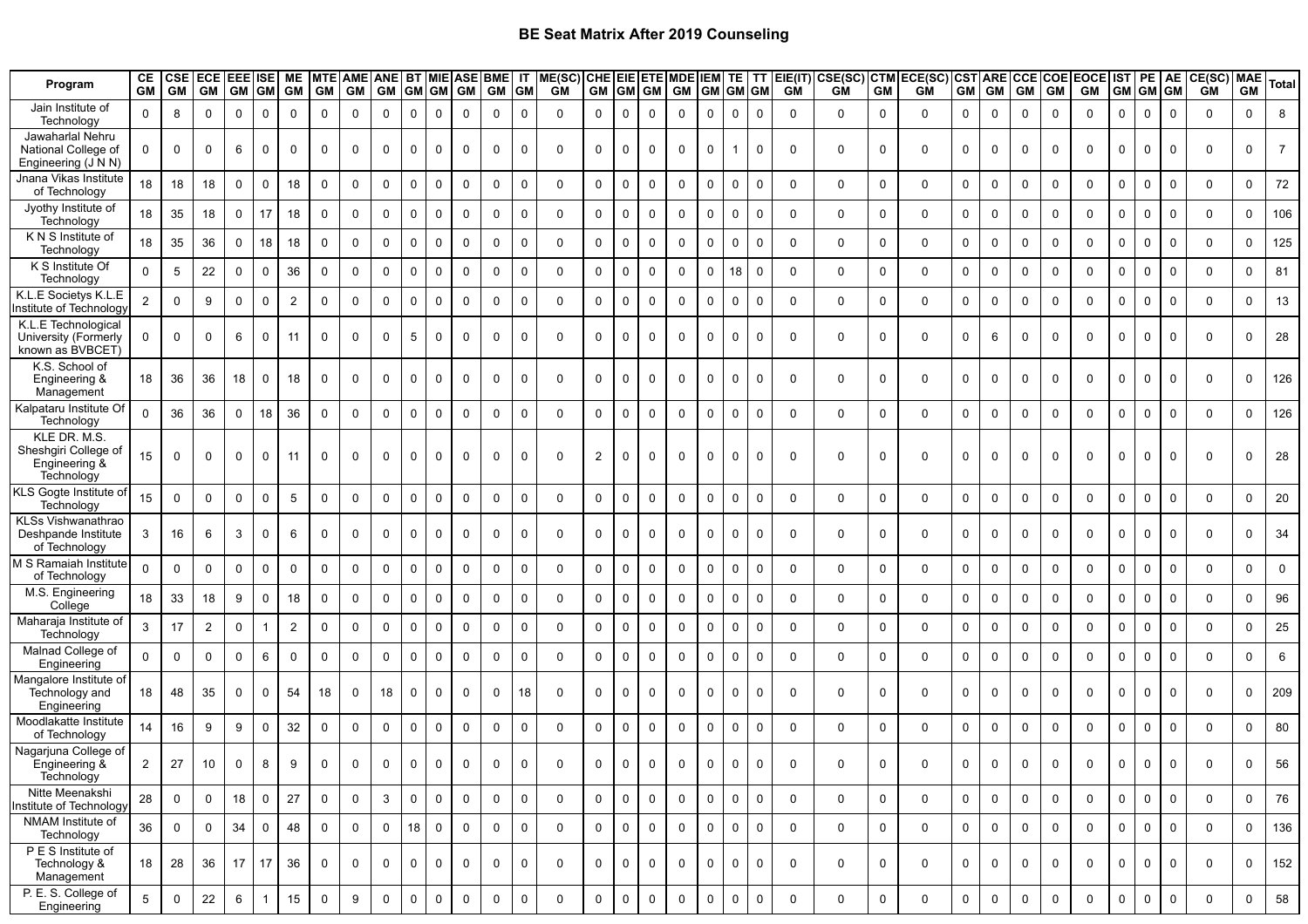| Program                                                              | CЕ<br><b>GM</b> | <b>CSE</b><br><b>GM</b> | <b>ECE</b><br><b>GM</b> | <b>EEE</b> ISE<br><b>GM</b> | <b>GM</b>   | МE<br><b>GM</b> | <b>GM</b>      | <b>GM</b>    | MTE AME ANE BT MIE ASE<br>GM |             | GM GM GM    |             | BME IT<br>GM GM |             | ME(SC)<br>GM | CHE EIE ETE<br>GM GM GM |             |             | <b>MDE</b><br><b>GM</b> | <b>IEM</b><br><b>GM</b> | <b>TE</b>    | ΤT<br><b>GM</b> GM | GM          | EIE(IT) CSE(SC)<br>GM | <b>CTM</b><br>GM | ECE(SC)<br>GM | <b>CST ARE</b><br><b>GM</b> | <b>GM</b>   | <b>CCE</b><br>GM | <b>COE</b><br><b>GM</b> | EOCE IST PE<br>GM |                | <b>GM</b> GM GM | <b>AE</b>        | <b>CE(SC)</b> MAE<br><b>GM</b> | <b>GM</b>   | <b>Total</b> |
|----------------------------------------------------------------------|-----------------|-------------------------|-------------------------|-----------------------------|-------------|-----------------|----------------|--------------|------------------------------|-------------|-------------|-------------|-----------------|-------------|--------------|-------------------------|-------------|-------------|-------------------------|-------------------------|--------------|--------------------|-------------|-----------------------|------------------|---------------|-----------------------------|-------------|------------------|-------------------------|-------------------|----------------|-----------------|------------------|--------------------------------|-------------|--------------|
| <b>Presidency University</b>                                         | 90              | 235                     | 125                     | 53                          | 70          | 124             | $\mathbf 0$    | $\mathbf 0$  | $\mathbf 0$                  | 0           | $\mathbf 0$ | $\mathbf 0$ | $\mathbf 0$     | $\mathbf 0$ | $\Omega$     | 0                       | $\mathbf 0$ | $\mathbf 0$ | $\mathbf 0$             | $\mathbf 0$             | $\mathbf 0$  | $\mathbf 0$        | $\mathbf 0$ | $\mathbf 0$           | $\mathbf 0$      | $\mathbf 0$   | $\mathbf 0$                 | $\Omega$    | 72               | 71                      | 72                | 72             | 72              | $\mathbf 0$      | $\Omega$                       | $\mathbf 0$ | 1056         |
| Proudhavaraya<br>าstitute of Technology                              | 18              | 17                      | 27                      | 18                          | $\mathbf 0$ | 36              | $\mathbf 0$    | $\Omega$     | $\mathbf 0$                  | $\Omega$    | $\mathbf 0$ | $\Omega$    | 0               | $\Omega$    | $\Omega$     | 0                       | 0           | $\mathbf 0$ | $\mathbf 0$             | $\Omega$                | $\mathbf 0$  | $\mathbf 0$        | $\mathbf 0$ | $\mathbf 0$           | $\mathbf 0$      | $\Omega$      | $\mathbf 0$                 | 0           | $\Omega$         | $\mathbf{0}$            | $\Omega$          | $\mathbf 0$    | $\mathbf 0$     | $\mathbf 0$      | $\mathbf 0$                    | 0           | 116          |
| R R Institute of<br>Technology                                       | 36              | 16                      | 18                      | 18                          | 18          | 36              | $\mathbf 0$    | $\mathbf 0$  | $\mathbf 0$                  | $\mathbf 0$ | $\mathbf 0$ | $\mathbf 0$ | 0               | $\mathbf 0$ | $\mathbf 0$  | $\mathbf 0$             | 0           | 0           | $\mathbf 0$             | $\mathbf 0$             | $\mathbf 0$  | $\mathbf 0$        | $\mathbf 0$ | $\mathbf 0$           | $\mathbf 0$      | $\mathbf 0$   | $\mathbf 0$                 | $\Omega$    | $\Omega$         | $\mathbf 0$             | $\mathbf 0$       | $\mathbf 0$    | $\mathbf 0$     | $\mathbf 0$      | $\mathbf 0$                    | 0           | 142          |
| R.T.E. Societys Rural<br><b>Engineering College</b>                  | 18              | 18                      | 18                      | $\mathbf 0$                 | $\mathbf 0$ | 36              | $\mathbf 0$    | 9            | $\mathbf 0$                  | $\Omega$    | $\mathsf 0$ | $\mathbf 0$ | $\mathbf 0$     | $\mathbf 0$ | $\Omega$     | 0                       | 0           | $\mathbf 0$ | 0                       | $\mathbf 0$             | $\mathbf 0$  | 9                  | $\Omega$    | $\mathbf 0$           | $\mathbf 0$      | $\mathbf 0$   | $\mathbf 0$                 | 0           | $\mathbf 0$      | $\mathbf 0$             | $\mathbf 0$       | $\mathbf 0$    | $\mathbf 0$     | $\mathbf 0$      | $\Omega$                       | $\mathbf 0$ | 108          |
| R.V. College of<br>Engineering                                       | $\Omega$        | $\mathbf 0$             | $\mathbf 0$             | $\mathbf 0$                 | $\mathbf 0$ | $\mathbf 0$     | $\mathbf 0$    | $\mathbf{0}$ | $\mathbf 0$                  | $\mathbf 0$ | $\mathsf 0$ | $\mathbf 0$ | $\mathbf 0$     | $\mathbf 0$ | $\Omega$     | $\mathbf 0$             | 0           | $\mathbf 0$ | $\mathbf 0$             | $\mathbf 0$             | $\mathbf 0$  | $\mathbf 0$        | $\Omega$    | $\mathbf 0$           | $\mathbf 0$      | $\Omega$      | $\mathbf 0$                 | $\Omega$    | $\Omega$         | $\Omega$                | $\Omega$          | $\mathbf{0}$   | $\mathbf 0$     | $\mathbf 0$      | $\Omega$                       | $\mathbf 0$ | $\Omega$     |
| Raja Rajeswari<br>College of<br>Engineering                          | $\mathbf 0$     | 50                      | $\mathbf 0$             | 0                           | 18          | $\mathbf 0$     | $\mathbf 0$    | $\mathbf 0$  | $\mathbf 0$                  | $\mathbf 0$ | $\mathbf 0$ | $\mathbf 0$ | 0               | 0           | 0            | $\mathbf 0$             | 0           | 0           | 0                       | $\mathbf 0$             | $\mathbf 0$  | $\mathbf 0$        | $\mathbf 0$ | $\mathbf 0$           | $\mathbf 0$      | $\Omega$      | $\mathbf 0$                 | 0           | 0                | $\mathbf 0$             | $\mathbf 0$       | $\mathbf 0$    | $\mathbf 0$     | $\mathbf 0$      | $\mathbf 0$                    | 0           | 68           |
| Rajiv Gandhi Institute<br>of Technology                              | 18              | 35                      | 18                      | 17                          | $\mathbf 0$ | 18              | $\mathbf 0$    | $\Omega$     | $\mathbf 0$                  | 0           | $\mathsf 0$ | 0           | 18              | $\mathbf 0$ | $\Omega$     | 0                       | 0           | $\mathbf 0$ | 0                       | $\mathbf 0$             | $\mathbf 0$  | 0                  | $\mathbf 0$ | $\mathbf 0$           | $\mathbf 0$      | $\mathbf 0$   | $\mathbf 0$                 | 0           | $\Omega$         | $\mathbf 0$             | $\mathbf 0$       | $\mathbf 0$    | $\mathbf 0$     | $\mathbf 0$      | $\mathbf 0$                    | $\mathbf 0$ | 124          |
| Ramaiah University of<br><b>Applied Sciences</b>                     | 40              | $\Omega$                | 39                      | 39                          | $\mathbf 0$ | 36              | $\mathbf 0$    | $\mathbf 0$  | $\mathbf 0$                  | $\mathbf 0$ | $\mathbf 0$ | 5           | $\mathbf 0$     | $\mathbf 0$ | $\Omega$     | 0                       | $\mathbf 0$ | $\mathbf 0$ | $\mathbf 0$             | $\Omega$                | $\mathbf 0$  | $\Omega$           | $\Omega$    | $\mathbf 0$           | $\mathbf 0$      | $\mathbf 0$   | $\mathbf 0$                 | $\mathbf 0$ | $\Omega$         | $\Omega$                | $\mathbf 0$       | $\mathbf 0$    | $\mathbf 0$     | 24               | $\Omega$                       | 0           | 183          |
| <b>Reva University</b>                                               | 50              | $\mathbf 0$             | $\mathbf 0$             | 16                          | $\mathbf 0$ | 50              | $\overline{4}$ | $\mathbf 0$  | $\mathbf 0$                  | $\mathbf 0$ | $\mathsf 0$ | $\mathbf 0$ | $\mathbf 0$     | $\mathbf 0$ | $\Omega$     | $\mathsf{O}$            | 0           | $\mathbf 0$ | $\mathbf 0$             | $\mathbf 0$             | $\mathbf 0$  | $\mathbf 0$        | $\mathbf 0$ | $\mathbf 0$           | $\mathbf 0$      | $\mathbf 0$   | $\mathsf{O}\xspace$         | $\Omega$    | $\Omega$         | 0                       | $\mathbf 0$       | $\mathbf 0$    | $\mathbf 0$     | $\mathsf 0$      | $\mathbf 0$                    | 0           | 120          |
| RNS Institute of<br>Technology                                       |                 | $\Omega$                | $\Omega$                | 10                          | $\mathbf 0$ | 14              | $\mathbf 0$    | $\Omega$     | $\Omega$                     | $\Omega$    | $\mathbf 0$ | $\Omega$    | $\Omega$        | $\mathbf 0$ | $\Omega$     | $\mathbf 0$             | $\mathbf 0$ | $\Omega$    | $\Omega$                | $\Omega$                | $\mathbf{0}$ | $\mathbf 0$        | 11          | $\mathbf 0$           | $\mathbf 0$      | $\Omega$      | $\mathbf 0$                 | $\Omega$    | $\Omega$         | $\Omega$                | $\Omega$          | $\mathbf 0$    | $\mathbf 0$     | $\Omega$         | $\Omega$                       | $\Omega$    | 36           |
| RV Institute of<br>Technology and<br>Management                      | 0               | 0                       | 0                       | $\Omega$                    | $\mathbf 0$ | 13              | 0              | $\Omega$     | $\mathbf{0}$                 | $\Omega$    | $\mathbf 0$ | $\Omega$    | $\mathbf 0$     | $\Omega$    | $\Omega$     | 0                       | 0           | $\Omega$    | $\Omega$                | 0                       | $\mathbf{0}$ | 0                  | $\Omega$    | $\mathbf 0$           | $\mathbf 0$      | $\Omega$      | $\mathbf 0$                 | $\Omega$    |                  | $\mathbf{0}$            | $\mathbf{0}$      | $\mathbf 0$    | $\mathbf 0$     | $\Omega$         | $\Omega$                       | 0           | 13           |
| S J B Institute of<br>Technology                                     | $\Omega$        | $\Omega$                | 18                      | 5                           | $\mathbf 0$ | $\mathbf{3}$    | $\mathbf 0$    | $\mathbf{0}$ | $\mathbf 0$                  | $\Omega$    | $\mathbf 0$ | $\mathbf 0$ | $\mathbf 0$     | $\mathbf 0$ | $\Omega$     | 0                       | $\mathbf 0$ | $\Omega$    | $\mathbf 0$             | $\mathbf 0$             | $\mathbf 0$  | $\mathbf 0$        | $\Omega$    | $\mathbf 0$           | $\mathbf 0$      | $\Omega$      | $\mathbf 0$                 | $\Omega$    | $\Omega$         | $\mathbf 0$             | $\mathbf 0$       | $\overline{0}$ | $\mathbf 0$     | $\mathbf 0$      | $\Omega$                       | $\Omega$    | 26           |
| S.E.A. College of<br>Engineering &<br>Technology                     | 26              | 36                      | 16                      | $\mathbf 0$                 | 8           | 26              | $\mathbf 0$    | $\mathbf 0$  | $\mathbf 0$                  | $\mathbf 0$ | $\mathbf 0$ | $\mathbf 0$ | $\mathbf 0$     | 0           | $\Omega$     | $\mathbf 0$             | 0           | $\mathbf 0$ | $\mathbf 0$             | $\mathbf 0$             | $\mathbf 0$  | $\mathbf 0$        | $\mathbf 0$ | $\mathbf 0$           | $\mathbf 0$      | $\Omega$      | $\mathbf 0$                 | 0           | 0                | $\mathbf 0$             | $\mathbf 0$       | $\mathbf 0$    | $\mathbf 0$     | $\mathbf 0$      | $\mathbf 0$                    | $\mathbf 0$ | 112          |
| S.J.P.N.Trusts<br>Hirasugar Institute of<br>Technology               | $\Omega$        | $\overline{2}$          | 3                       | 3                           | $\mathbf 0$ | 6               | 0              | $\Omega$     | $\mathbf{0}$                 | $\Omega$    | $\mathbf 0$ | $\Omega$    | 0               | $\Omega$    | $\Omega$     | $\mathbf 0$             | $\Omega$    | $\Omega$    | $\Omega$                | $\Omega$                | $\mathbf{0}$ | $\Omega$           | $\Omega$    | $\Omega$              | $\mathbf 0$      | $\Omega$      | $\mathbf 0$                 | $\Omega$    | $\Omega$         | $\Omega$                | $\Omega$          | $\mathbf 0$    | $\mathbf 0$     | $\Omega$         | $\Omega$                       | 0           | 14           |
| Sahyadri College of<br>Engineering &<br>Management                   | $\mathbf{0}$    | 45                      | 28                      | $\mathbf 0$                 | 36          | 14              | 0              | $\mathbf 0$  | $\mathbf 0$                  | $\mathbf 0$ | $\mathbf 0$ | 0           | 0               | $\mathbf 0$ | 0            | $\mathbf 0$             | 0           | $\mathbf 0$ | 0                       | $\mathbf 0$             | $\mathbf 0$  | $\mathbf 0$        | $\mathbf 0$ | $\mathbf 0$           | $\mathbf 0$      | $\mathbf 0$   | $\mathbf 0$                 | 0           | $\mathbf 0$      | $\mathbf 0$             | $\mathbf 0$       | $\overline{0}$ | $\mathbf 0$     | $\mathbf 0$      | $\mathbf 0$                    | 0           | 123          |
| Sai Vidya Institute of<br>Technology                                 | 3               | 0                       | 5                       | 3                           | 6           | 3               | $\mathbf 0$    | 0            | $\Omega$                     | 0           | $\mathsf 0$ | $\mathbf 0$ | 0               | $\Omega$    | $\Omega$     | 0                       | 0           | $\mathbf 0$ | $\mathbf 0$             | $\Omega$                | $\mathbf 0$  | $\mathbf 0$        | $\mathbf 0$ | $\mathbf 0$           | $\mathbf 0$      | $\mathbf 0$   | $\mathbf 0$                 | $\Omega$    | $\Omega$         | $\mathbf 0$             | $\mathbf 0$       | $\mathbf 0$    | $\Omega$        | $\mathbf 0$      | $\mathbf 0$                    | $\mathbf 0$ | 20           |
| Sambhram Institute of I<br>Technology                                | 36              | 49                      | 35                      | $\mathbf 0$                 | 18          | 35              | $\mathbf 0$    | $\mathbf 0$  | $\mathbf 0$                  | 0           | $\mathbf 0$ | $\Omega$    | $\mathbf 0$     | $\mathbf 0$ | 18           | 0                       | 0           | $\mathbf 0$ | $\mathbf 0$             | $\Omega$                | $\mathbf 0$  | $\mathbf 0$        | $\Omega$    | 18                    | $\mathbf 0$      | 18            | $\mathbf 0$                 | 0           | $\Omega$         | $\Omega$                | $\Omega$          | $\mathbf 0$    | $\mathbf 0$     | $\mathbf 0$      | 18                             | $\mathbf 0$ | 245          |
| Sampoorna Institute<br>of Technology &<br>Research                   | 18              | 18                      | 18                      | 9                           | $\mathbf 0$ | 18              | 0              | 0            | $\mathbf 0$                  | 0           | $\mathbf 0$ | 0           | 0               | $\Omega$    | 0            | $\mathbf 0$             | 0           | $\mathbf 0$ | $\mathbf 0$             | $\mathbf 0$             | $\mathbf 0$  | $\mathbf 0$        | $\mathbf 0$ | $\mathbf 0$           | $\mathbf 0$      | 0             | $\mathbf 0$                 | 0           | $\Omega$         | $\mathbf{0}$            | $\mathbf 0$       | $\mathbf{0}$   | $\mathbf 0$     | $\mathbf 0$      | $\mathbf 0$                    | 0           | 81           |
| Sapthagiri College of<br>Engineering                                 | $\Delta$        | $\Omega$                | 19                      | $\mathbf 0$                 | $\mathbf 0$ | $\mathbf 0$     | 0              | 0            | $\mathbf 0$                  | 5           | $\mathbf 0$ | $\mathbf 0$ | $\mathbf 0$     | $\mathbf 0$ | $\Omega$     | 0                       | 0           | $\Omega$    | $\mathbf 0$             | $\Omega$                | $\mathbf 0$  | $\mathbf 0$        | $\mathbf 0$ | $\mathbf 0$           | $\mathbf 0$      | $\mathbf 0$   | $\mathbf 0$                 | $\mathbf 0$ | $\mathbf 0$      | $\mathbf 0$             | $\mathbf 0$       | 0              | $\Omega$        | $\mathbf 0$      | $\mathbf 0$                    | $\mathbf 0$ | 28           |
| SDM College of<br>Engineering &<br>Technology                        | 7               | 0                       | 0                       | 13                          | 0           | 4               | 0              | 0            | 0                            | $\Omega$    | $\mathbf 0$ | 0           | 0               | $\Omega$    | $\Omega$     | $\overline{7}$          | 0           | 0           | 0                       | $\Omega$                | $\mathbf 0$  | 0                  | $\mathbf 0$ | $\mathbf 0$           | 0                | $\Omega$      | $\mathbf 0$                 | 0           | 0                | 0                       | 0                 | 0              | 0               | 0                | $\mathbf 0$                    | 0           | 31           |
| SDM Institute of<br>Technology                                       | $\overline{2}$  | $\mathbf 0$             | $\overline{2}$          | $\overline{2}$              | $\sqrt{2}$  | $\overline{2}$  | $\mathbf 0$    | 0            | $\pmb{0}$                    | 0           | $\mathbf 0$ | $\mathbf 0$ | $\mathbf 0$     | $\pmb{0}$   | $\mathbf 0$  | $\mathsf{O}$            | 0           | $\mathbf 0$ | $\mathbf 0$             | $\pmb{0}$               | $\mathbf 0$  | $\mathbf 0$        | $\mathbf 0$ | $\mathbf 0$           | $\pmb{0}$        | $\mathbf 0$   | $\mathsf 0$                 | $\pmb{0}$   | 0                | $\mathbf 0$             | $\mathbf 0$       | $\mathbf 0$    | $\mathbf 0$     | $\boldsymbol{0}$ | $\mathbf 0$                    | $\mathbf 0$ | 10           |
| Shree Devi Institute of<br>Technology                                | 27              | 36                      | 36                      | $\mathbf{0}$                | 18          | 45              | $\mathbf{0}$   | $\mathbf 0$  | 18                           | $\mathbf 0$ | $\mathbf 0$ | $\mathbf 0$ | $\mathbf 0$     | $\mathbf 0$ | $\mathbf{0}$ | $\mathbf 0$             | $\mathbf 0$ | $\mathbf 0$ | $\mathbf{0}$            | $\mathbf 0$             | $\mathbf 0$  | $\overline{0}$     | $\Omega$    | 18                    | $\mathbf 0$      | $\mathbf{0}$  | $\mathbf 0$                 | $\mathbf 0$ | $\mathbf 0$      | $\Omega$                | $\Omega$          | $\overline{0}$ | $\mathbf 0$     | $\mathbf 0$      | $\Omega$                       | 0           | 198          |
| Shri Madhwa<br>Vadivaraja Institute of<br>Technology &<br>Management | $\Omega$        | 36                      | $\mathbf 0$             | $\mathbf 0$                 | $\mathbf 0$ | $\mathbf 0$     | 0              | 0            | $\mathbf 0$                  | 0           | $\mathbf 0$ | $\mathbf 0$ | 0               | $\mathbf 0$ | $\mathbf 0$  | $\mathsf{O}$            | $\mathbf 0$ | 0           | $\mathbf 0$             | $\mathbf 0$             | $\mathsf{O}$ | $\mathbf 0$        | $\mathbf 0$ | 0                     | $\mathbf 0$      | $\mathbf 0$   | $\mathbf 0$                 | 0           | $\mathbf 0$      | $\mathbf 0$             | $\mathbf 0$       | $\mathbf 0$    | $\mathbf 0$     | $\mathbf 0$      | $\mathbf 0$                    | 0           | 36           |
| Shridevi Institute of<br>Engineering &<br>Technology                 | 13              | 27                      | 13                      | 13                          | 13          | 27              | $\mathbf 0$    | 0            | $\mathbf 0$                  | $\mathbf 0$ | $\mathbf 0$ | $\mathbf 0$ | $\mathbf 0$     | $\mathbf 0$ | $\mathbf 0$  | $\mathbf 0$             | 0           | $\mathbf 0$ | $\mathbf 0$             | 0                       | $\mathbf 0$  | $\mathbf 0$        | $\mathbf 0$ | $\mathbf 0$           | $\mathbf 0$      | 0             | $\mathbf 0$                 | $\mathbf 0$ | 0                | $\mathbf 0$             | $\mathbf 0$       | $\overline{0}$ | $\overline{0}$  | $\mathbf 0$      | $\mathbf 0$                    | 0           | 106          |